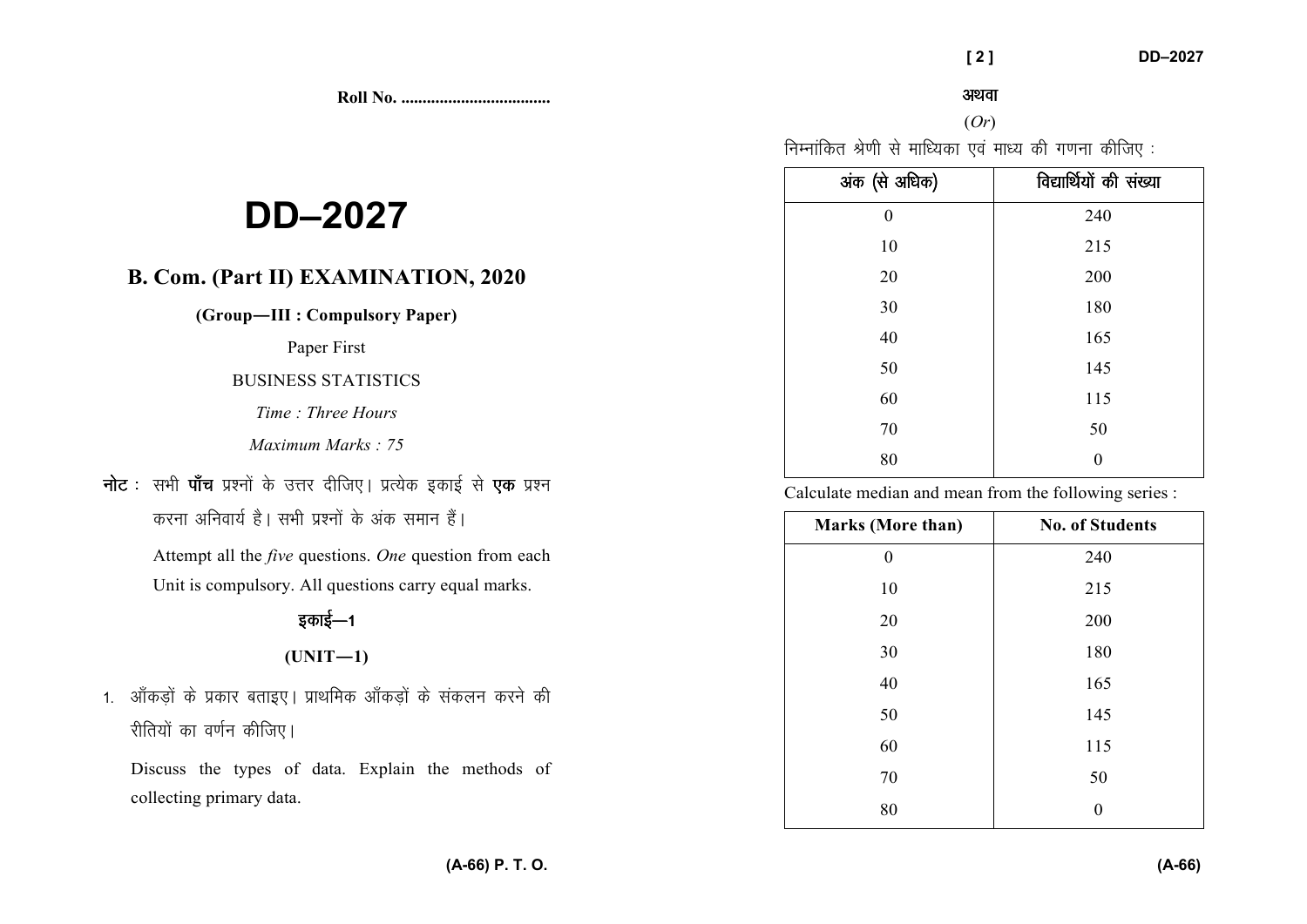**[ 4 ] DD–2027** 

# इकाई—2  $(UNIT-2)$

2. निम्नांकित समंकों के लिए समांतर माध्य एवं माध्यिका से माध्य विचलन ज्ञात कीजिए $:$ 

| मध्यमान | आवृत्ति        |
|---------|----------------|
| 35      | $\overline{2}$ |
| 40      | 5              |
| 45      | 8              |
| 50      | 6              |
| 55      |                |

Calculate mean deviation from arithmetic mean and median for the following data :

| <b>Mid Value</b> | Frequency |  |  |  |
|------------------|-----------|--|--|--|
| 35               | 2         |  |  |  |
| 40               | 5         |  |  |  |
| 45               | 8         |  |  |  |
| 50               | 6         |  |  |  |
| 55               |           |  |  |  |
|                  |           |  |  |  |

vFkok

(*Or*)

अग्रलिखित आँकड़ों से कार्ल पियर्सन का विषमता गुणांक ज्ञात कीजिए $:$ 

| वर्ग      | आवृत्ति |
|-----------|---------|
| $21 - 25$ | 5       |
| $26 - 30$ | 15      |
| $31 - 35$ | 28      |
| $36 - 40$ | 42      |
| $41 - 45$ | 15      |
| $46 - 50$ | 12      |
| $51 - 55$ | 3       |

Calculate Karl Pearson's coefficient of skewness from the following data :

| <b>Class</b> | Frequency |  |  |  |
|--------------|-----------|--|--|--|
| $21 - 25$    | 5         |  |  |  |
| $26 - 30$    | 15        |  |  |  |
| $31 - 35$    | 28        |  |  |  |
| $36 - 40$    | 42        |  |  |  |
| $41 - 45$    | 15        |  |  |  |
| $46 - 50$    | 12        |  |  |  |
| $51 - 55$    | 3         |  |  |  |
| şф           |           |  |  |  |

**(UNIT—3)** 

3. प्रतीपगमन की अवधारणा को समझाइए। प्रतीपगमन रेखाएँ दो क्यों होती हैं ? प्रतीपगमन एवं सहसम्बन्ध में अन्तर बताइए।

Explain the concept of regression. Why are there two regression lines ? Distinguish between regression and correlation.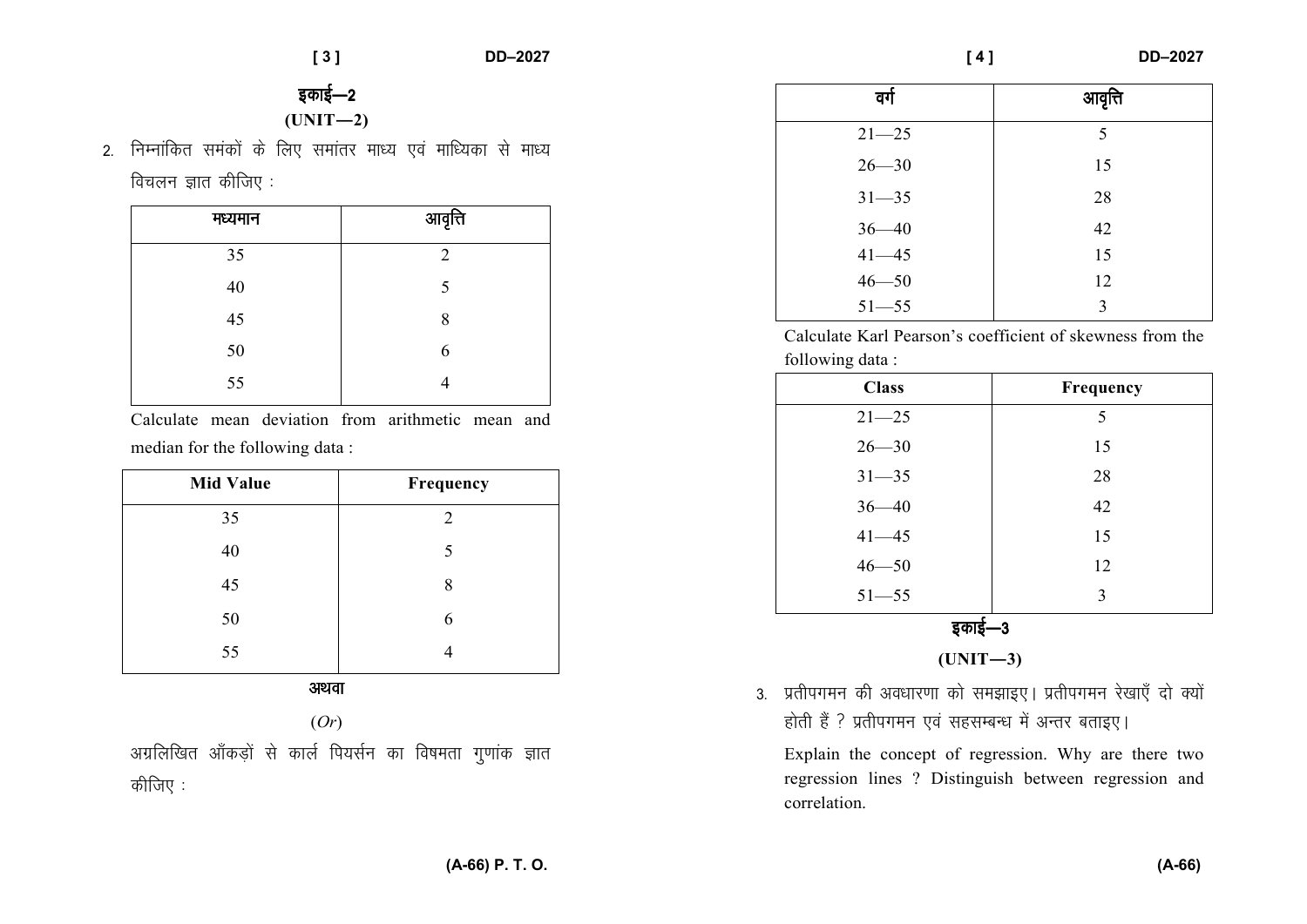#### अथवा

 $(Or)$ 

 $X$  एवं Y के मध्य कार्ल पियर्सन का सहसम्बन्ध गुणांक ज्ञात कीजिए :

| $\mathbf X$ | Y      |
|-------------|--------|
| 58          | 11     |
| 43          | $27\,$ |
| 41          | $31\,$ |
| 39          | 42     |
| 43          | 30     |
| 46          | $28\,$ |
| 43          | $28\,$ |
| 45          | $20\,$ |
| $41\,$      | 19     |
| $47\,$      | $20\,$ |
| 45          | 32     |
| 44          | 30     |

Calculate Karl Pearson's correlation coefficient between  $X$  and  $Y$ .

| X  | Y      |
|----|--------|
| 58 | 11     |
| 43 | 27     |
| 41 | 31     |
| 39 | $42\,$ |
| 43 | 30     |
| 46 | 28     |
| 43 | 28     |

| [6]        | DD-2027 |  |  |
|------------|---------|--|--|
| 45         | 20      |  |  |
| 41         | 19      |  |  |
| 47         | 20      |  |  |
| 45         | 32      |  |  |
| 44         | 30      |  |  |
| इकाई—4     |         |  |  |
| $(UNIT-4)$ |         |  |  |

4. सूचकांक को परिभाषित कीजिए। सूचकांकों की विशेषताएँ बताइए। सूचकांकों के निर्माण में आने वाली समस्याओं को समझाइये।

Define Index Number. Write the characteristics of Index Numbers. Explain the problems in the construction of Index Numbers.

# अथवा

 $(Or)$ 

निम्नलिखित आँकड़ों से फिशर का सूचकांक ज्ञात कीजिए तथा दिखाइए कि यह समय उत्क्राम्यता परीक्षण को पूरा करता है या नहीं $\therefore$ 

|       | आधार वर्ष |                     | चालू वर्ष |                     |
|-------|-----------|---------------------|-----------|---------------------|
| वस्तु | मूल्य (र) | मात्रा<br>(किग्रा.) | मूल्य (र) | मात्रा<br>(किग्रा.) |
| अ     | 30        | 40                  | 2,000     | 50                  |
| ब     | 22        | 20                  | 1,050     | 35                  |
| स     | 54        | 15                  | 1,320     | 55                  |
| द     | 20        | 40                  | 2,340     | 45                  |
| ई     | 15        | 30                  | 630       | 15                  |